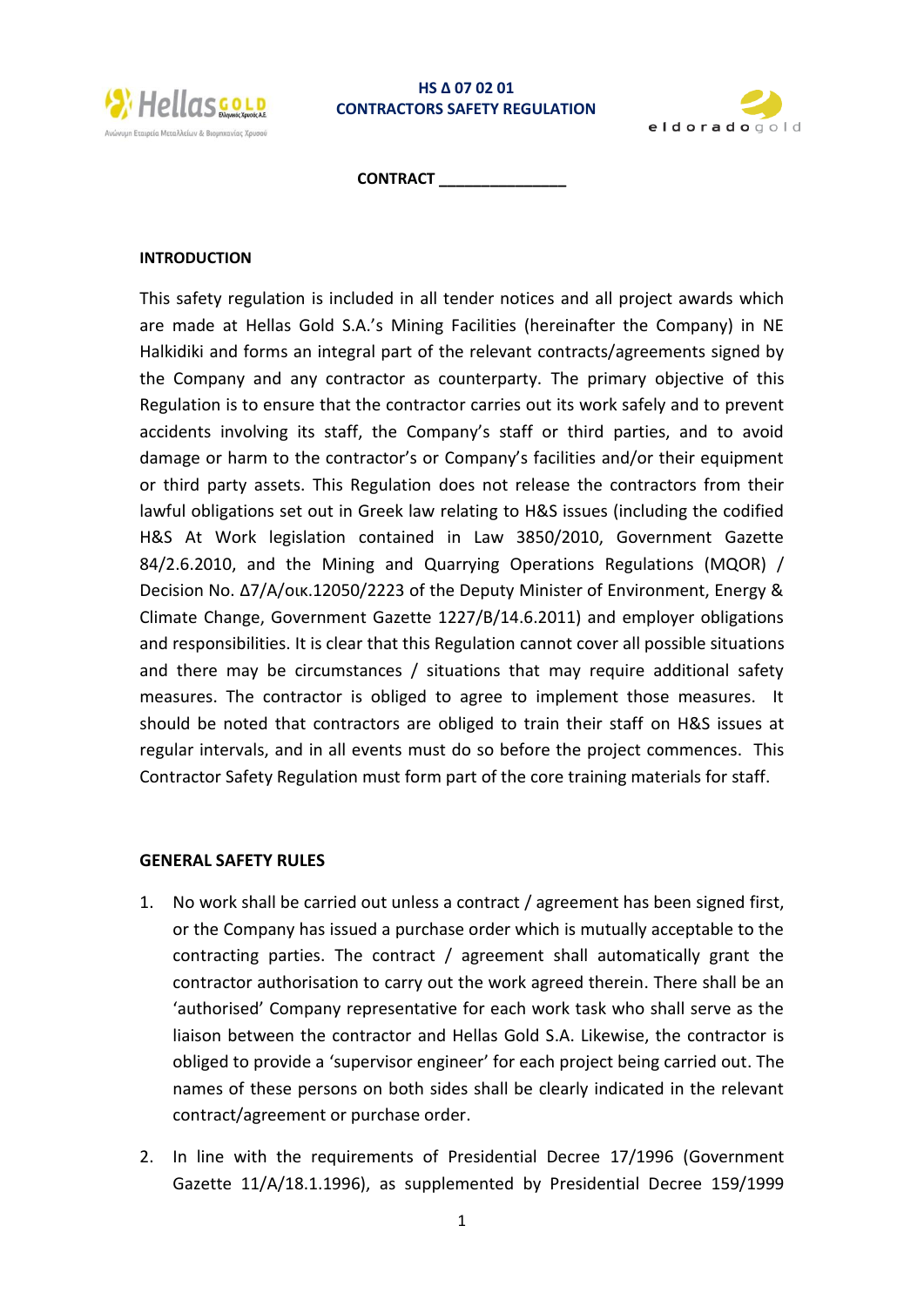



(Government Gazette 157/A/3.8.1999), each contractor is obliged to train its full-time and seasonal staff and all new recruits about the content of the "Contractors Safety Regulation", which must form part of the core safety training materials for the contractor's staff. That training must be provided at least twice a year for each employee by the contractor's supervisor engineer / safety engineer or project engineers in collaboration with Hellas Gold S.A.'s HST Department (the HST Department).

- 3. Employees' Fit to Duty Forms shall be sent to the Company's HST Department for all staff used by the contractor at the Hellas Gold S.A. worksite in accordance with the provisions of Laws 1568/1985 and 3850/2010.
- 4. Before any work commences, the Training Department shall provide Safety Induction training to all employees of the contractor.
- 5. Before any work commences, the occupational risk involved shall be assessed by the contractor's 'supervisor engineer' in order to take any additional measures which may be required, in the presence of the employer's supervisor engineer and the Company's HST Department.
- 6. The contractor shall be responsible for supplying its employees with the necessary personal protective equipment (PPE): helmet, safety boots, overalls, safety goggles, gloves, hi-visibility vest and rubber boots and the PPE in general specified in Article 8 of the MQOR. It shall also provide any additional safety equipment which may be needed for hazardous work activities, such as working at heights.
- 7. The contractor's employees must necessarily display the logo of the contracting firm for which they work at an obvious point on their outer clothing.
- 8. The contractor shall be obliged to install signs and hazard lights at the worksite in line with the contract requirements.
- 9. It is prohibited to bring alcohol or psychotropic substances in general or prohibited substances on site and to use them before entering or inside the Company's mining facilities and during work and when performing duties, and it is also prohibited for persons under the influence of those substances to enter the worksites and work there. It is also prohibited to smoke during driving and in any enclosed or not designated areas for this purpose.
- 10. In line with the relevant provisions of the MQOR (Article 4(f) and Articles 11 and 12) and Law 3850/2010, the contractor must ensure that the staff it uses at the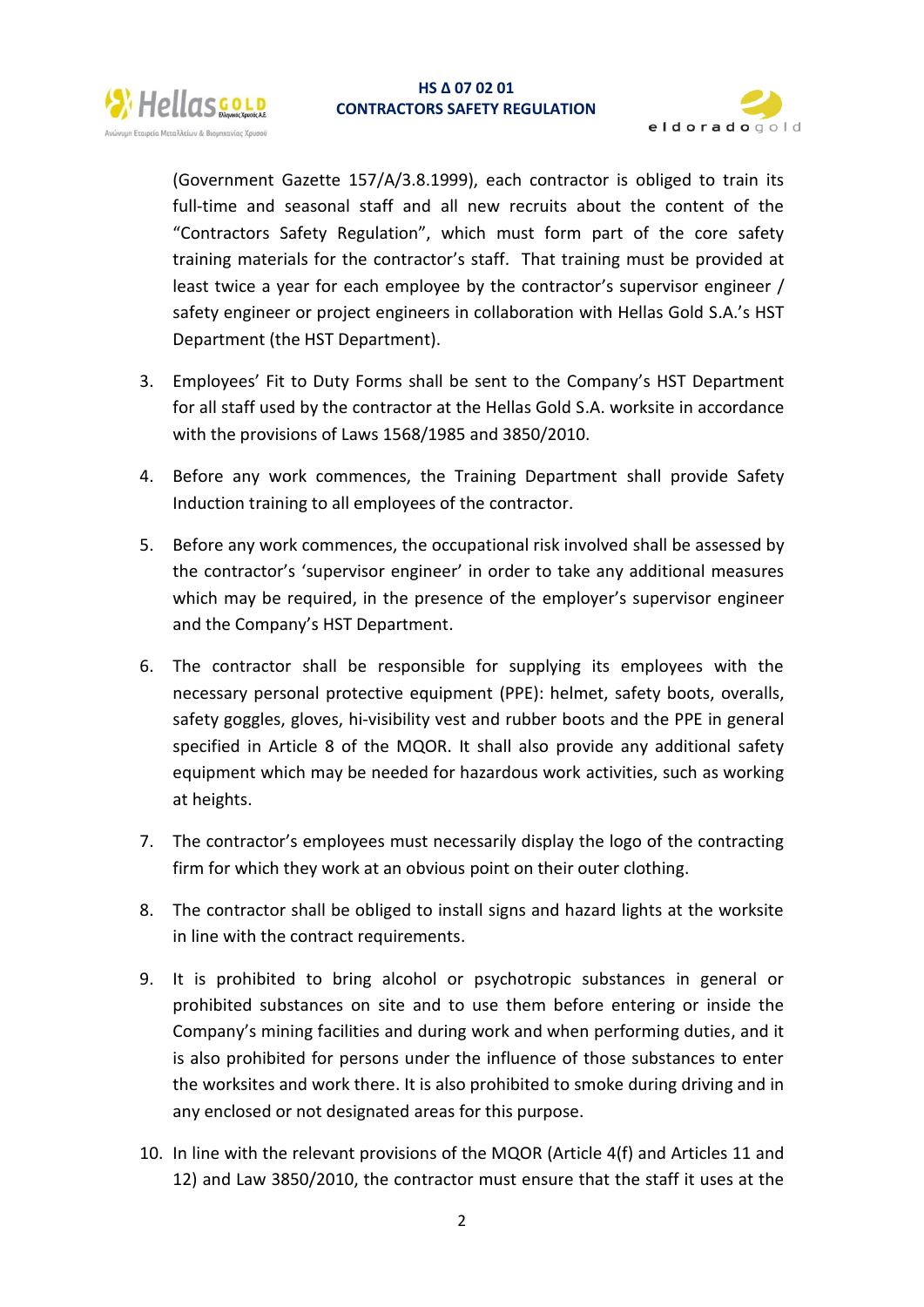



Hellas Gold S.A. worksite undergo periodic (scheduled or unscheduled) checkups and must ensure that its employees are in suitable mental and physical health and have the appropriate intellectual capacity and intelligence that matches the post to which they have been assigned, according HS  $\Delta$  17 05 and HS  $\Delta$  17 06 Hellas Gold Standards. In addition, the contractor must cooperate with the Company and any other contractors in implementing the provisions relating to safety, health and hygiene for all employees working at the Company's worksite. In coordinating the checks carried out to ensure the H&S of all employees engaged in its projects, the Company may provide the contractor with the infrastructure and equipment and the specialised staff it has at its disposal, following a joint agreement between the parties on that matter. This option shall not under any circumstances release the contractor from its own obligations relating to its staff, contained in the H&S legislation, the provisions of the MQOR, and Law 2472/1997 on the protection of personal data.

- 11. The contractor shall comply with the Regulations applicable to the installation of scaffolding and ladders and have the certificates for them in its possession at all times.
- 12. Excavation work carried out by the contractor must be fenced off by the contractor to avoid the risk of falling or slipping. Excavated holes must be marked after sunset using certified red lights and reflective signs.
- 13. When excavating, particular attention must be paid to the Company's instructions and to the license from the competent authority which may be necessary to engage in excavation work, in order to avoid damaging any underground pipes or electrical cables.
- 14. The contractor's machinery or equipment which remains on-site on access roads must be marked after sunset with certified red lights and reflective signs in order to avoid accidents happening.
- 15. The contractor's employees are not permitted to drive or use vehicles belonging to Hellas Gold S.A., unless prior authorisation has been given for that.
- 16. The contractor's vehicles shall follow predetermined routes which shall be demarcated by the Company's representative and shall not be driven off the site's main roads without special permission. Furthermore, compliance with speed limits, defending and ecological driving must be strictly implemented.
- 17. It is prohibited to carry individuals on the open back of trucks.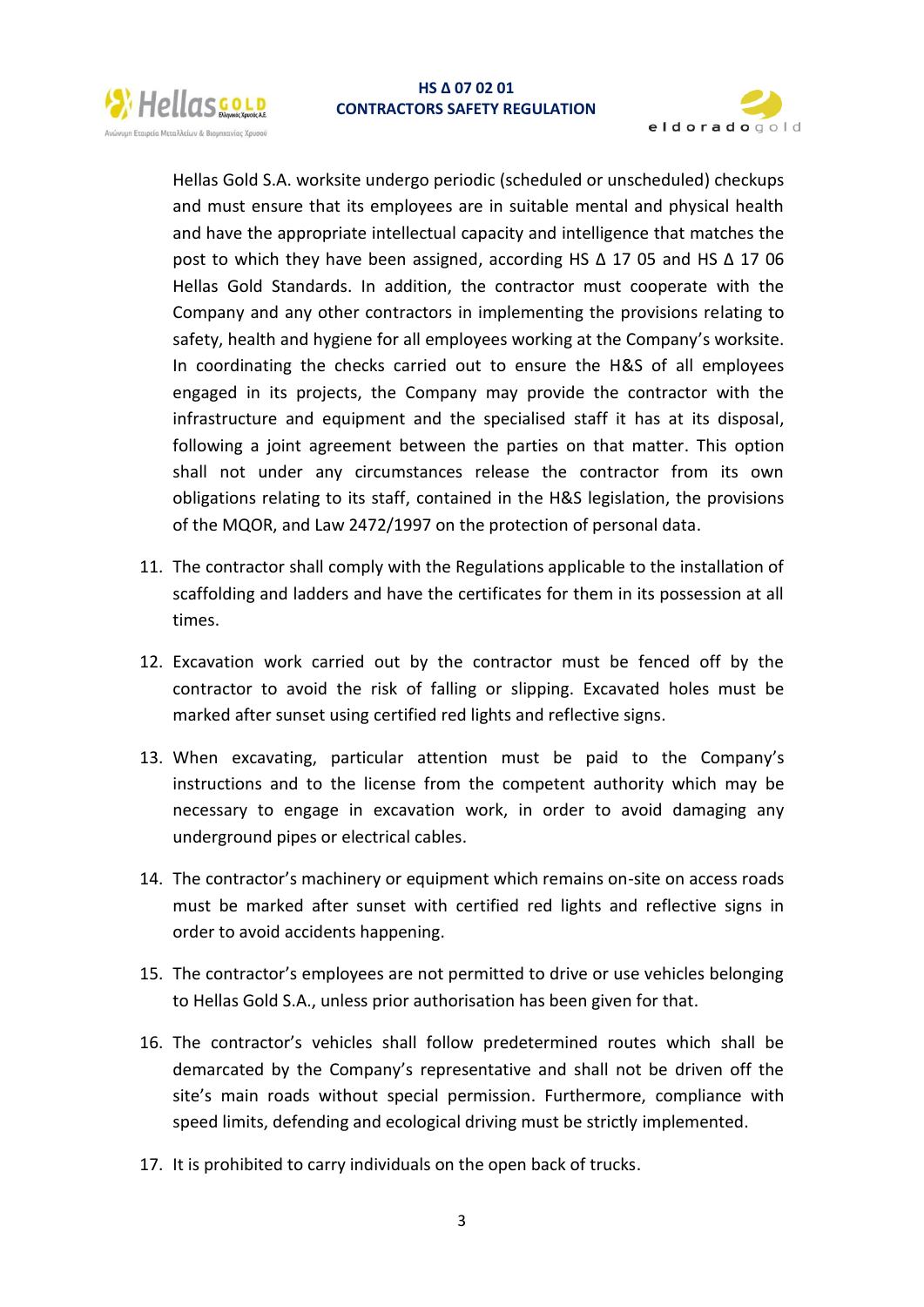

## **HS Δ 07 02 01 CONTRACTORS SAFETY REGULATION**



- 18. The contractor shall be responsible for supplying its employees with the equipment required by the Project Technical Specifications.
- 19. The reckless use of mobile phones and other similar devices (such as beepers) is prohibited.
- 20. The contractor's employees are prohibited from using Hellas Gold S.A.'s electrical equipment and power supply without appropriate permission.
- 21. The contractor shall be responsible for the project construction equipment, the PPE used by its staff, and the project construction methodology. Neither the Project Owner nor its authorised representative shall bear any civil or criminal liability for any construction error, erroneous act, oversight or occupational accident which occurs while the project is being carried out, which is due to the contractor's fault. The contractor shall bear civil, criminal and administrative liability for itself, its staff and its agents and shall be answerable to the authorities and third parties to pay all compensation, fines or other penalties which may be imposed or awarded.
- 22. The contractor must be made aware that its safety performance will be evaluated by the supervisor engineers and by Hellas Gold S.A.'s H&S Department. That evaluation is a criterion for future collaboration.
- 23. At the end of each work task, the contractor must return the worksite to its original condition. Generally speaking, cleanliness and tidiness are essential factors in preventing accidents or fires.
- 24. If there is a fire or other emergency, the assigned employees of Hellas Gold S.A. must be notified. In all events, the contractor shall be obliged to have an emergency plan ready, which must be in line with the Company's general emergency plan, and also must appoint a crisis management officer who will collaborate with the Company's designated officers and the authorities.
- 25. Accidents involving the contractor's staff shall be reported to the project supervisor so that the in-house accident report can be prepared and issued. The contractor shall have the primary obligation to report the accident in line with the applicable legislation, to the relevant authorities (Labour Inspectorate, Police Department, IKA Fund).
- 26. The contractor shall be compliant with all requirements stipulated by HS Δ 07 02 Hellas Gold procedure.